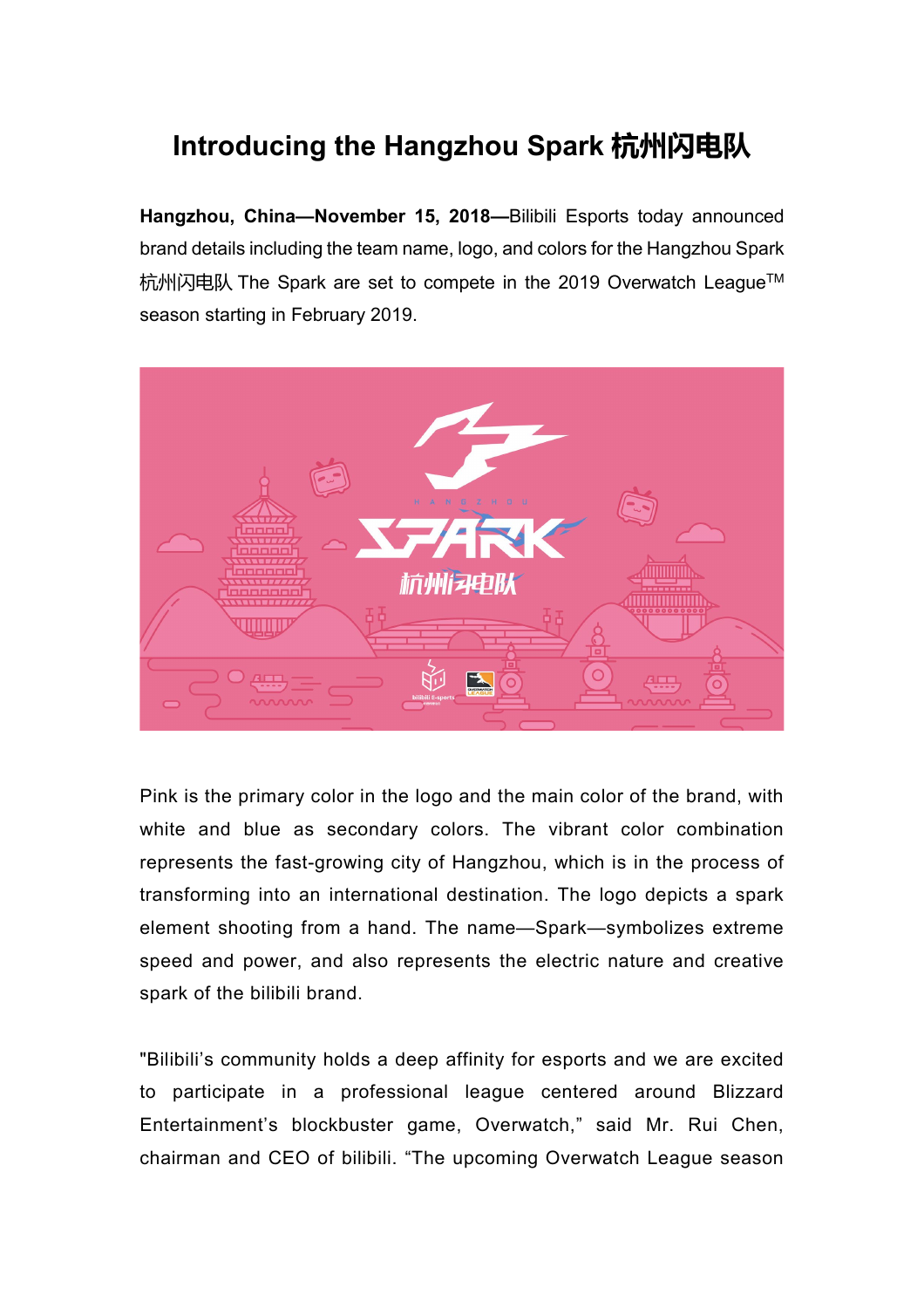is sure to provide hours of thrilling entertainment for our users as we continue to actively expand our content in popular genres. Esports have been among the top videos viewed by our growing number of users, and we look forward to delivering highly competitive and entertaining gameplay for our supporters worldwide.



Hangzhou Spark 杭州闪电队 skins for Reaper and Winston

The Hangzhou Spark 杭州闪电队 is affiliated with the newly established bilibili Esports Company. Ms. Chen Youyou serves as the company president. Being a veteran of the game industry for many years, she has rich experience in managing and operating esports teams. Ms. Chen is well known as "So sister" by Overwatch fans in China fans due to her years of devotion and support of Overwatch, dating back to the game's open-beta testing. She has organized many official Overwatch competitions and events in the past few years, which have generated tons of high-quality content for the community.

"After two months of preparation, we're proud to finally introduce the Hangzhou Spark 杭州闪电队 to the world. We're excited to show off two Overwatch heroes in Spark skins. We hope the fans love pink Reaper and Winston," said Ms. Chen. "We've staffed the team with world-class players and coaches. We're confident in how the team will perform and we're excited to see them in action when the 2019 season starts. We also hope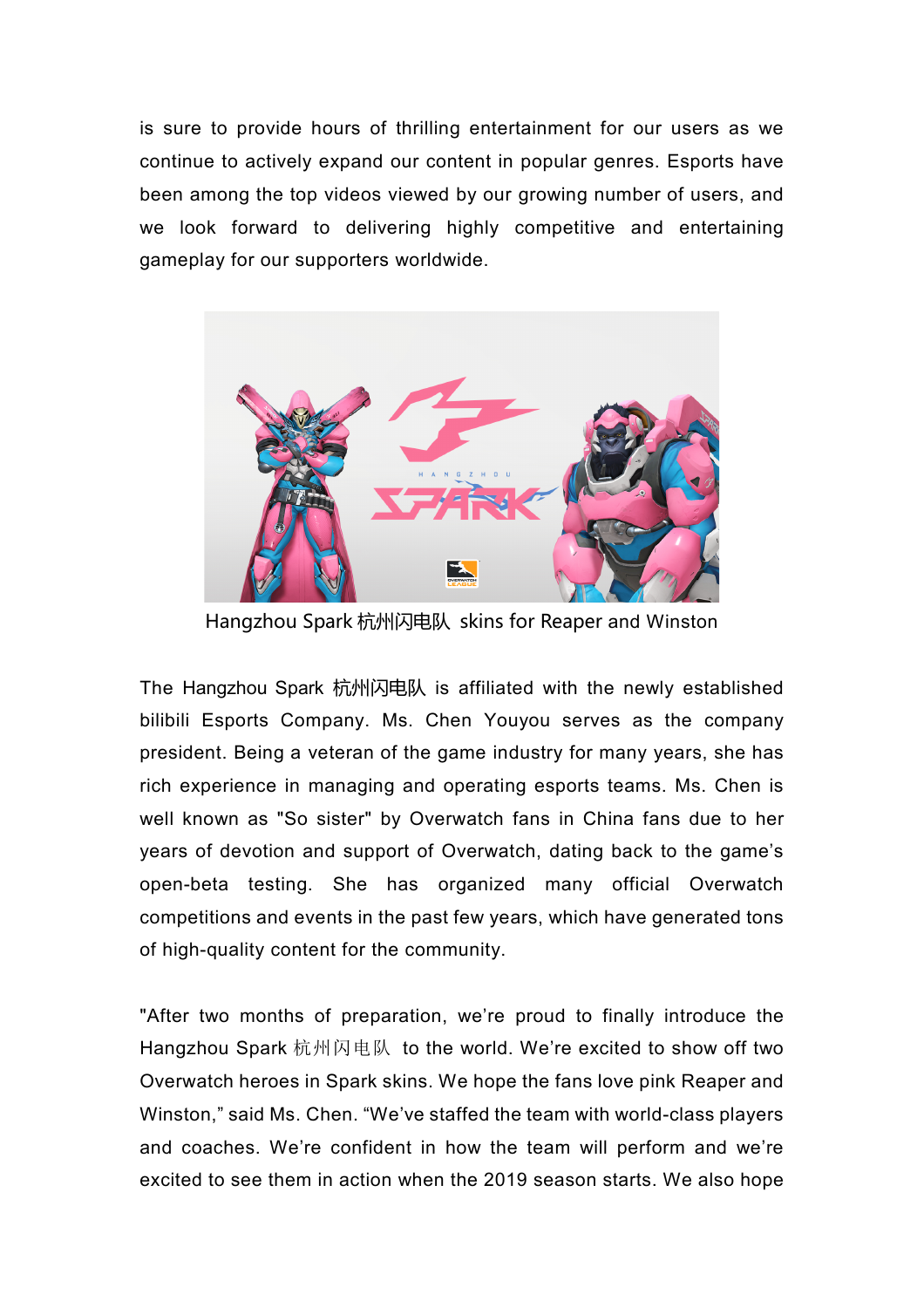fans will continue to create and discover more thrilling content on the bilibili platform, as well as interact with fellow Overwatch gamers in the bilibili community."

Hangzhou is the home of the Hangzhou Spark 杭州闪电队, whose territory covers the entire Zhejiang Province of China. Hangzhou is also Ms. Chen's second hometown where she spent her seven years in university and nine years as an entrepreneur. The team is embracing high expectations from fans in Zhejiang Province. Ms. Chen hopes the communities of both Zhejiang Province and Hangzhou city gain greater international recognition alongside the Hangzhou Spark 杭州闪电队 as the team competes in the Overwatch League.

Please stay tuned to the Hangzhou Spark 杭州闪电队's official social media channels for news on coaches, players, and for all other team information. The Spark can be followed in these locations:

- Bilibili ID: 杭州闪电队
- Weibo ID: Hangzhou-Spark
- WeChat ID: HangzhouSpark
- Facebook ID: Hangzhou Spark
- Twitter ID: Hangzhou Spark
- Instagram ID: hangzhou spark

## **About bilibili Esports Company**

Established in February 2018, bilibili Esports Company is a subsidiary of Bilibili Inc. Mr. Chen Rui, the CEO of bilibili, serves as the chairman, and Ms. Chen Youyou serves as the president. Bilibili Esports Company operates several leading professional esports clubs and produces related content.

## **About Hangzhou City**

Hangzhou is the provincial capital of Zhejiang Province, located on the southeast coast of China. Hangzhou is a 2,200-year-old city with a